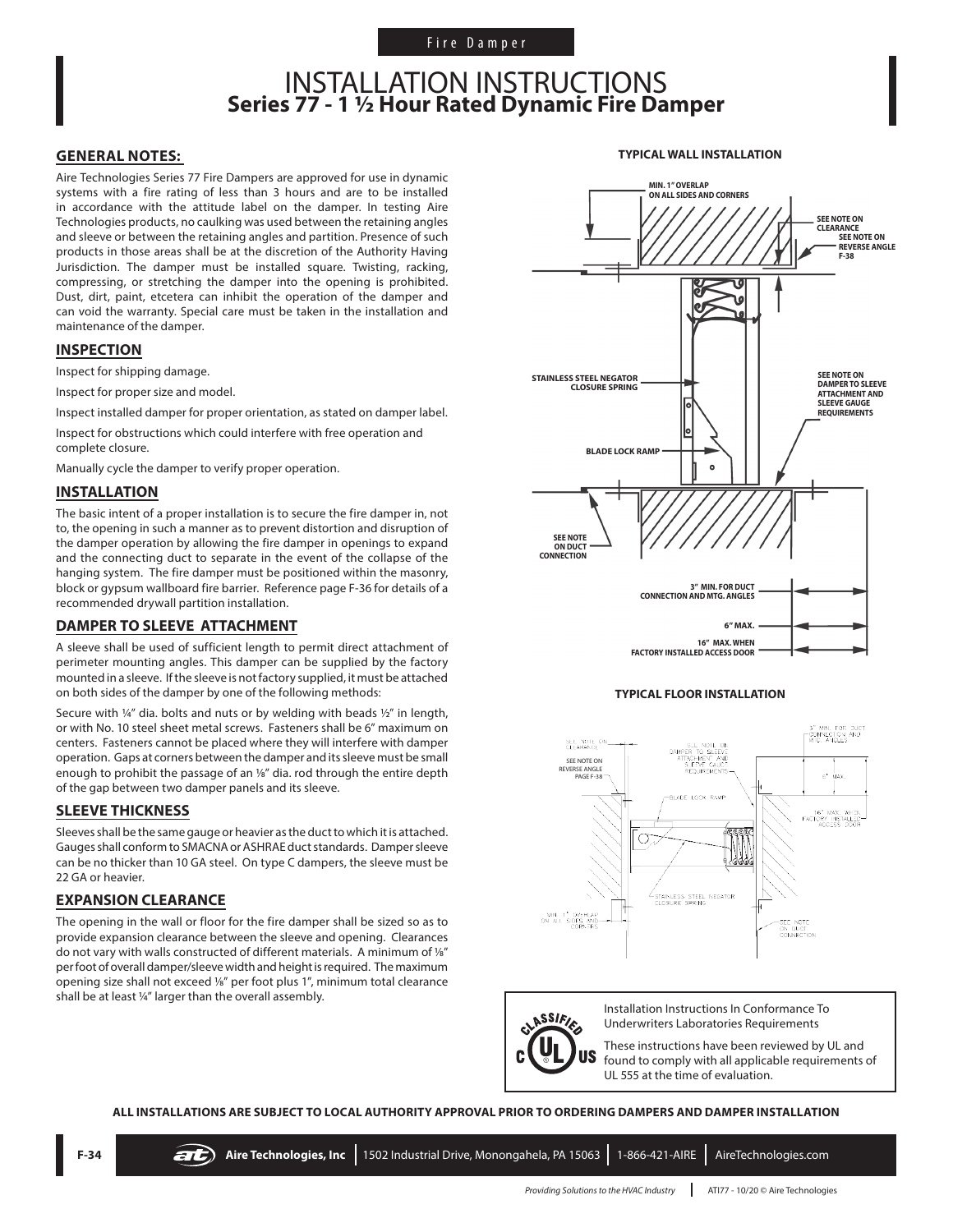#### Fire Damper

### **INSTALLATION INSTRUCTIONS Dampers - Type B And C**



#### **TYPE "C"**

- 1. The factory supplied 22 GA collar to 18 GA cap connection on type "C" dampers is a breakaway connection under the following conditions:
- 2. Round unit duct diameters are no larger than 52".
- 3. Oval duct sizes on vertical dampers are no larger than 36" w x 36" h.
- 4. Oval duct sizes on horizontal dampers are no larger than 24" w x 24" h.
- 5. Duct gauges shall conform to the SMACNA or ASHRAE duct standards.
- 6. Duct diameters of 22" (559 mm) and smaller shall have three (3) No. 10 (4.8 mm) diameter sheet metal screws evenly spaced around the circumference of the duct.
- 7. Duct diameters greater than 22" and up shall have five (5) sheet metal screws evenly spaced around the circumference of the duct.
- 8. Dampers outside of these restrictions (ie) multiple dampers and special size and application dampers must use a 4" wide drawband connection as shown in the SMACNA Fire, Smoke, and Radiation Damper Installation Guide.



Installation Instructions In Conformance To Underwriters Laboratories Requirements

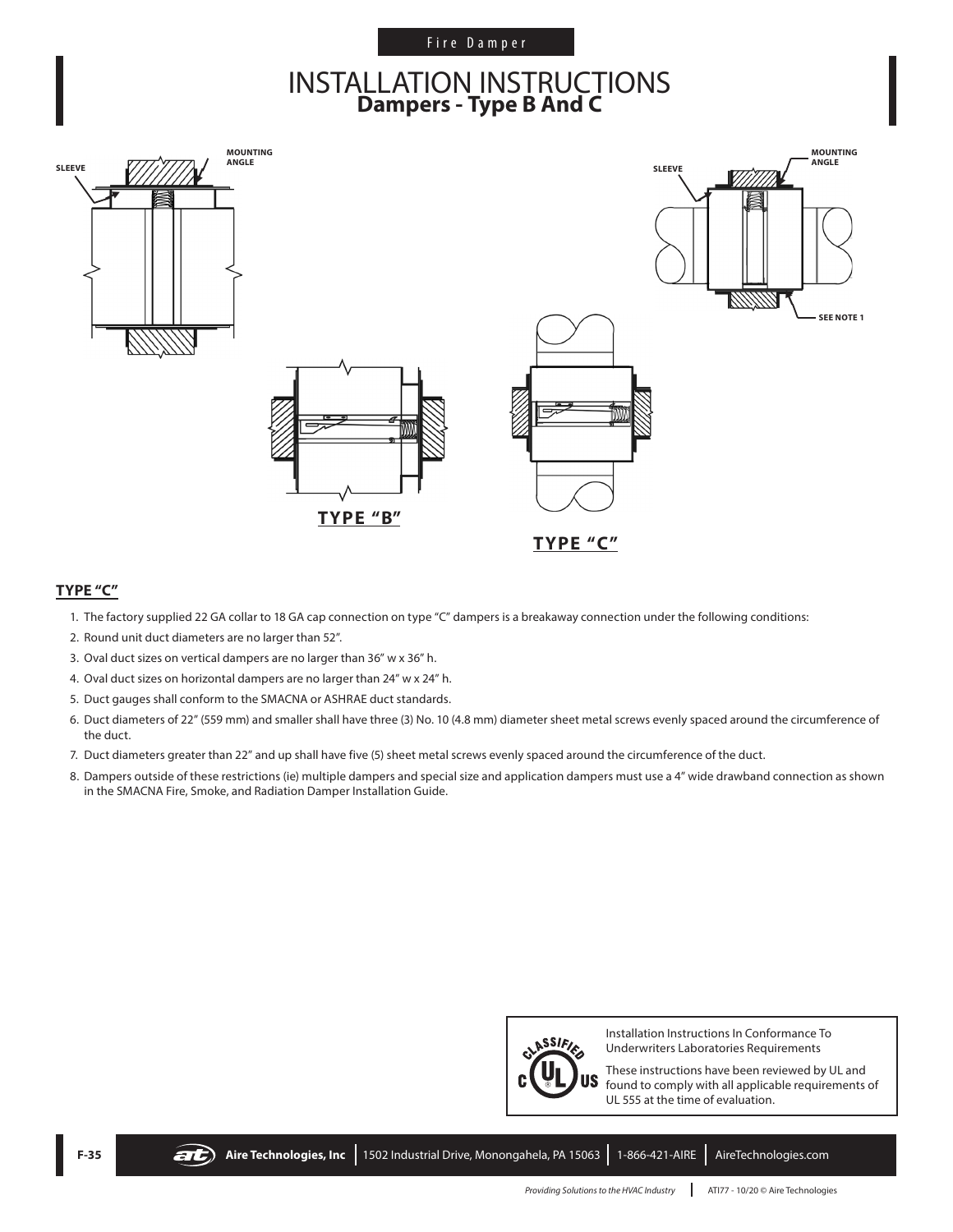#### Fire Damper

### INSTALLATION INSTRUCTIONS - FRAMING **Drywall Partitions**

# **For Fire Dampers Installed Into Metal Or Wood Framed Fire Barriers With Ratings Of 3 Hours Or Greater**

#### **NOTES:**

- 1. These illustrated partition designs have successfully been tested in conjunction with 1½-hour classified fire dampers. For additional designs, reference Underwriters Laboratories, Inc. Fire Resistance Directory. Specific framing requirements of openings may vary with the local authority that has jurisdiction. Specific framing requirements should be provided in the architectural and structural drawings.
- 2. Reference the damper's installation instructions regarding the approved method of attaching the damper to the sleeve, attaching the retaining angles to the sleeve, required expansion clearances, sleeve gauge, etc. Type of framing does not effect the stated required expansion clearance.
- 3. Gypsum panels surrounding the opening are to be fastened to all stud and runner flanges, 12" O.C. maximum.
- 4. When wooden studs are used, filler pieces must be installed around the entire opening. Filler pieces are optional when metal studs are used (consult local codes to determine if filler pieces are required). Filler pieces are to be double screwed (or nailed to wooden studs) on 12" max. centers to the web of runners and studs.
- 5. The Office of the California State Fire Marshal and other local jurisdictions require filler pieces around both wood and metal framed openings (no filler pieces around concrete or masonry openings). These codes also require a double header for wood framed openings, consult local code authorities.
- 6. Double jamb studding shown and required when opening width or height exceeds 36". Single jamb studding acceptable for openings 36" x 36" and smaller.

**PANHEAD SCREWS (METAL STUDS) NAILS (WOODEN STUDS) (4) PER 90° BEND**







CLASSIFIES **US** 

Installation Instructions In Conformance To Underwriters Laboratories Requirements

These instructions have been reviewed by UL and found to comply with all applicable requirements of UL 555 at the time of evaluation.



**RUNNER**

**2½" MIN.** 

 $\angle$ 

**2**  $\frac{V_2''}{V_1}$  MIN. **2**  $\frac{2V_2''}{V_2}$  MIN.

 $\blacktriangleright$ 

 $\blacktriangleright$ 

→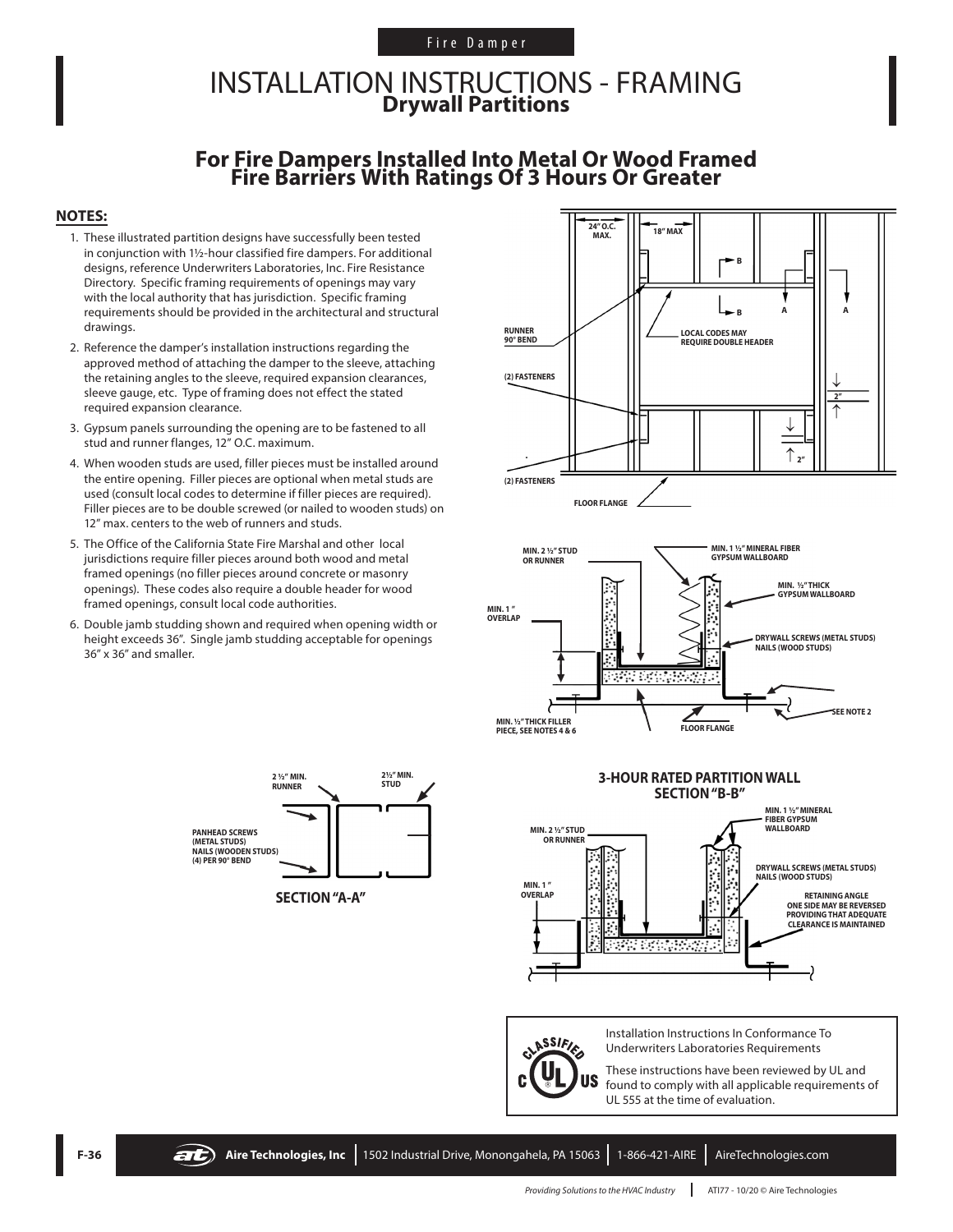Fire Damper

### INSTALLATION INSTRUCTIONS **Breakaway Connections**

#### **Breakaway Style Transverse Joints**

- Transverse joints illustrated at right have always been approved as breakaway connections. SMACNA testing has also approved the following variations as breakaway connections.
- Standing "S" joints can be applied with No. 10 sheet metal screws (through joint and duct) subject to the following limitations: Maximum 2 screws in each side and in bottom joint.

Transverse joints illustrated can be applied as top and bottom joints with Drive Slip - side joints in duct heights up to 20 inches.

#### **Round and Oval Duct Breakaway Connections**

Round or flat oval ducts connected to type C damper collars may use no. 10 sheetmetal screws as follows:

Ducts to 22" wide (or dia.) and smaller may use 3 screws.

Ducts larger than 22" wide (or dia.) may use 5 screws.

NOTE: All breakaway connections described may have duct sealant applied in accordance with SMACNA recommendations.

#### **Manufactured Flanged System Breakaway Connections**

Flanged connection systems manufactured by Ductmate, Ward and Nexus are approved as breakaway connections when installed as illustrated.





#### **Proprietary Flange SystemBreakaway Connections (TDC by Lockformer, TDF by Engle)**

TDC and TDF systems are approved as breakaway connections when installed as described in the TDC or TDF addendum to the SMACNA Duct Construction Standards except the corners may not be bolted. Standard 5" metal clip may be used with spacing as shown in diagram.



**TYPICAL TDC/TDF JOINT**



Installation Instructions In Conformance To Underwriters Laboratories Requirements

These instructions have been reviewed by UL and found to comply with all applicable requirements of UL 555 at the time of evaluation.

**F-37 Aire Technologies, Inc** 1502 Industrial Drive, Monongahela, PA 15063 1-866-421-AIRE AireTechnologies.com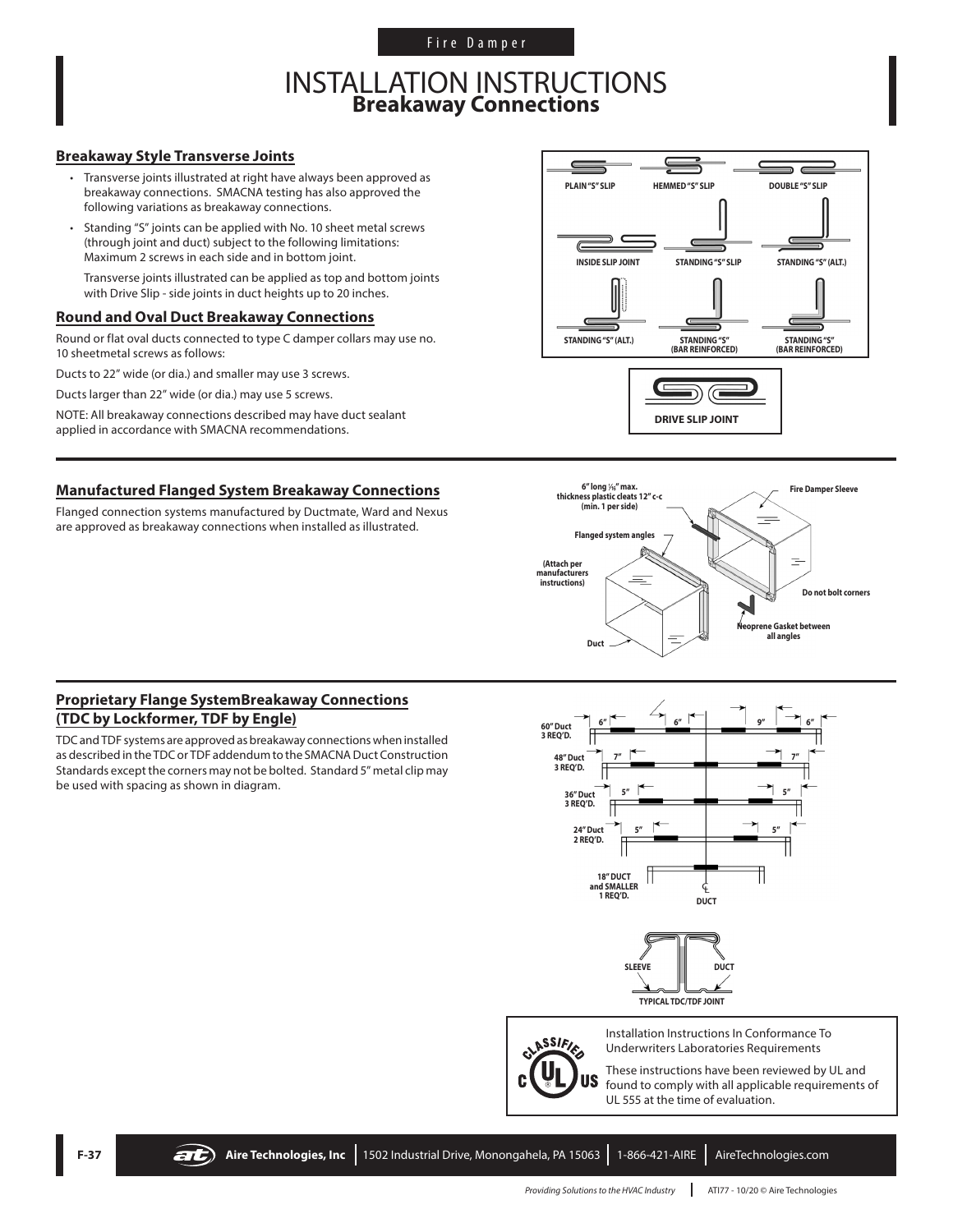## INSTALLATION INSTRUCTIONS - SLEEVES

#### **ATTACHING FIRE DAMPERS TO SLEEVES**

Fire Dampers must be attached to sleeves as shown in fig. 1. All four sides of the damper frame must be attached to the sleeve with one row of attachments on each side of the blade channel. Attachments must be spaced a maximum of 6" on centers and a maximum of 1" from corners. A minimum of 4 attachments (2 on each side of the blade channel) per side (16 per damper) are required. One of the methods of attachment shown below must be used.

- ½" weld beads
- No. 10 sheet metal screws
- 1/4" bolts and nuts

#### **SECURING FIRE DAMPER AND SLEEVES TO WALL AND FLOOR OPENING**

Fire damper and sleeve assemblies must be installed in wall and floor openings using retaining angles on each side of the wall or floor as described below:

- Retaining angles must be a minimum of 16 gauge steel and have a minimum of 1½" X 1½" legs.
- Retaining angles must be attached to the sleeve using the procedures and methods described in section F-39. The angles must be attached to all 4 sides of the sleeve with butt joints at each corner. A minimum of two attachments are required on each side, top and bottom. The angles need not be attached to each other at the corners.
- Retaining angles must completely cover the clearance space between the sleeve and the wall/floor opening, plus overlap the wall/floor a minimum of 1". This coverage includes all corners (fig. 2).
- Retaining angles should not be fastened to the wall/floor material. The angles should only sandwich the wall/floor and allow for damper/sleeve expansion during periods of intense heat.
- For grille installation, angle legs may be reversed and one leg inserted into the wall/floor opening providing the required clearance is maintained between angle leg fasteners and the wall/opening.

#### **CONNECTING DUCTS TO FIRE DAMPER SLEEVE**

Any Duct connection other than breakaway is considered rigid. The connections shown on F-37 are considered breakaway. Factory furnished duct collars on type C fire dampers are also considered breakaway.



**FIG. 1**





Installation Instructions In Conformance To Underwriters Laboratories Requirements

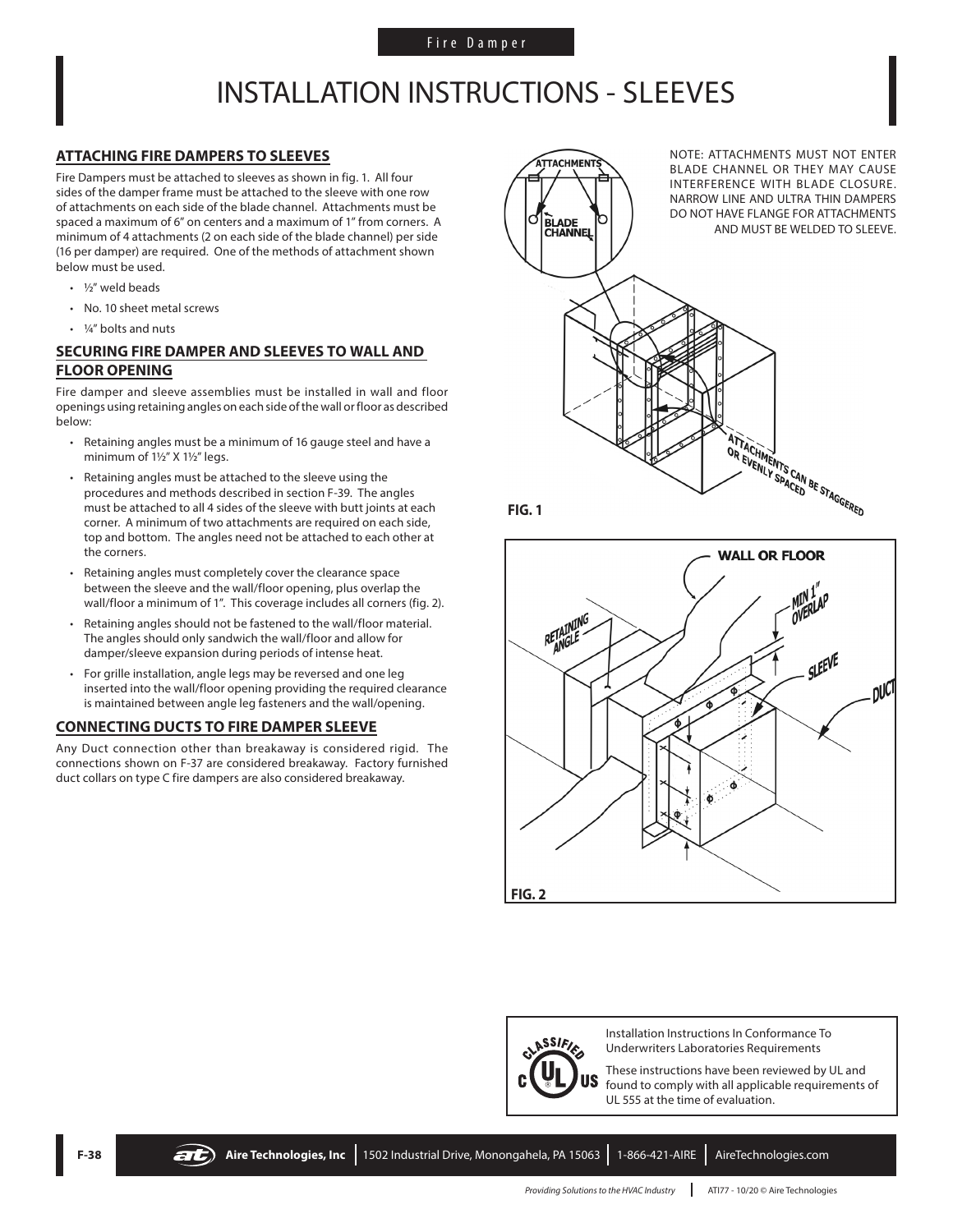### INSTALLATION INSTRUCTIONS **Retaining Angles**

#### **MOUNTING ANGLES**

Secure mounting angles to the sleeve and not to the wall or floor. Mounting angles to frame the four sides of the sleeve on both faces. When reverse mounting angles are used the size of the opening must be increased to maintain the specified expansion clearance between the angle/fasteners and the opening. Angles shall be a minimum of 1½" x 1½" x 16 ga. on dampers 36" x 36" and smaller.

#### **ACCESS**

Suitable access must be provided for damper inspection and servicing. Where it is not possible to achieve sufficient size access, it will be necessary to install a removable section of duct.

#### **DUCT CONNECTION**

The installation of the damper and all duct connections to the damper sleeve shall conform to NFPA-90A and the SMACNA Fire, Smoke and Radiation Damper Installation Guide. All duct connections shall also conform to UL555. Connecting ducts shall not be continuous but shall terminate at the damper sleeve. Duct connections to the sleeve will be either of the breakaway or rigid types, breakaway types are listed below. The following determines if the connections are to be rigid or breakaway. For rigid type duct connections, sleeve shall be a minimum of 16 ga. on dampers not exceeding 36" wide or 24" high or 24" diameter and 14 ga. on larger units. Dampers supplied with thinner sleeves will require a breakaway connection of the following type. Plain "S" slip, double "S" slip shown below. Ductmate type connections are shown on page F-37. All Connectionsnot listed as breakaway shall be considered as rigid. Breakaway joints of the types shown below shall have no more than two No. 10 (4.8mm) diameter sheet metal screws on each side and on the top and bottom located in the center of the slip pocket and shall penetrate both sides of the slip pocket. Breakaway joints of the type shown below are permitted on the top and bottom of horizontal ducts (vertical dampers) with flat slips not exceeding 20 inches (508 mm) in length on the sides.

#### **MAINTENANCE**

Dampers shall be maintained in intervals as stated in NFPA-90A, Appendix B, unless local codes require more frequent inspections. Check the fuse link, check the stainless steel closure springs where furnished, cycle damper and check for free operation and complete closure, clean with mild detergent or solvent, secure damper open with fusible link.

#### **Single-Side Retaining Angle Installation Option**

**Application:** Single section dampers may be installed using single-side retaining angles in lieu of conventional 2-sided retaining angle installation up to a maximum section size of 36" x 36". Single-side retaining angles may be field fabricated or factory supplied and may be installed in metal stud, wood stud, concrete, or masonry partitions.

**Installation:** Single-sided retaining angles should be a minimum of 1-½" x 1-½" x 16 gauge steel. The retaining angles should be attached to the damper sleeve (18 gauge maximum thickness and 22 gauge minimum thickness) with  $34''$  #10 screws at 3<sup>"</sup> maximum spacing and 2" maximum from the corners. Coarse threaded standard drywall screws with a minimum length of 1-5/8" should be used to attach the retaining angle to steel or wood framed walls with a maximum screw spacing of 3". Attach retaining angle to concrete or masonry partitions with  $\frac{3}{16}$ " concrete screws with a maximum spacing of 12". Ensure that the annular space between the damper sleeve and wall opening is maintained according to UL555 requirements (1/8" per lineal foot of damper). The closed plane of the damper blades must remain within the plane of the wall. Single-side retaining angles shall be installed on the top side of a ceiling/floor for horizontal mounting.



ASSIFIE US Installation Instructions In Conformance To Underwriters Laboratories Requirements